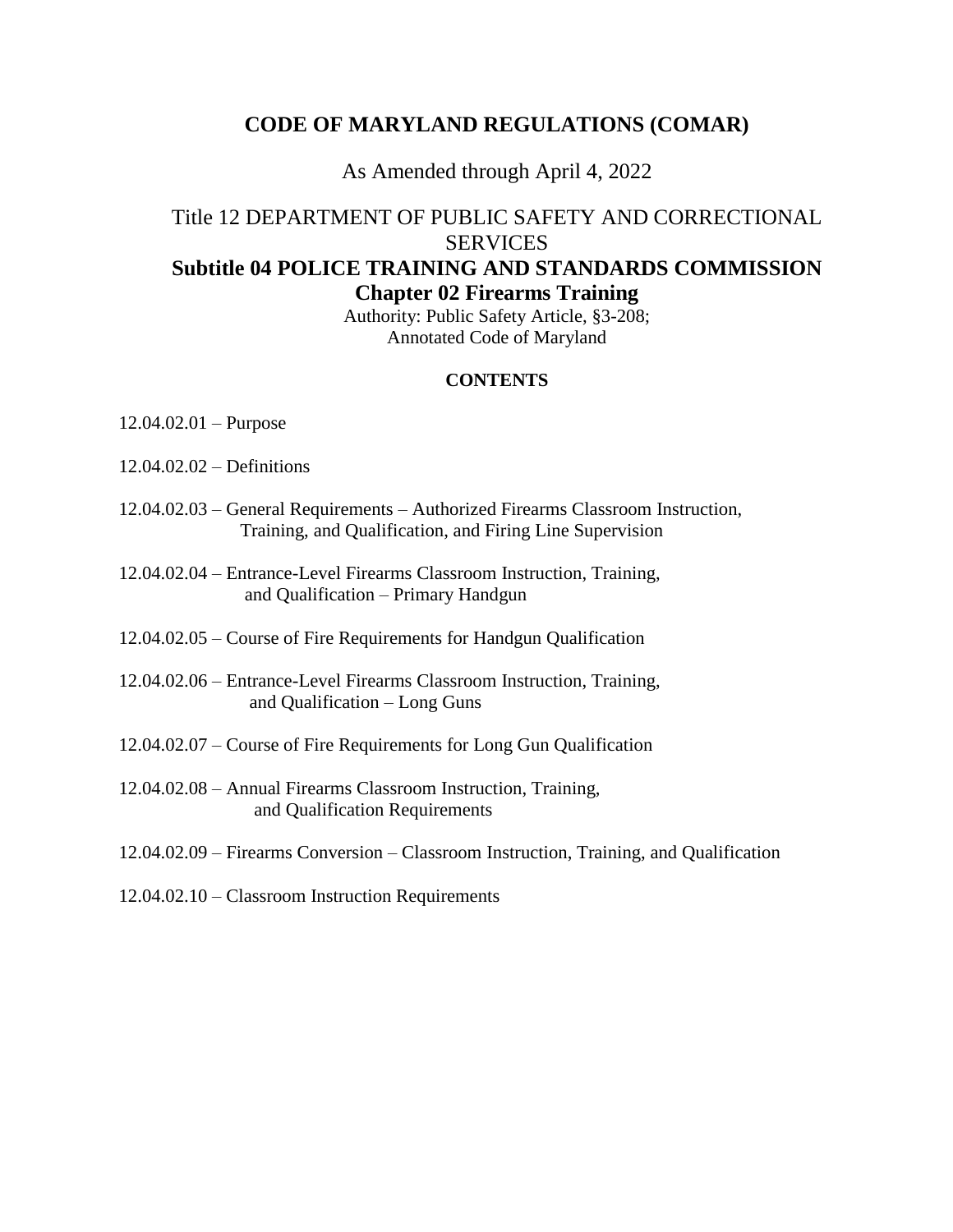#### **12.04.02.01 .01 Purpose.**

A. This chapter establishes Commission requirements for an individual regulated by the Commission for:

(1) Firearms classroom instruction and training and qualification; and

(2) Authorization to use or carry a firearm.

B. Commission requirements are minimum requirements. Therefore, a law enforcement agency may adopt more stringent requirements for firearms classroom instruction and training and qualification.

C. This chapter does not apply to a firearm authorized by a law enforcement agency for use by a police officer which discharges a projectile that is not intended to cause death.

## **12.04.02.02 .02 Definitions.**

A. In this chapter, the following terms have the meanings indicated.

B. Terms Defined.

(1) "Academy" means a college, school, training unit, or training facility certified or approved by the Commission to conduct entrance-level and other training programs.

(2) Agency Head

(a) "Agency head" means:

(i) A police chief, sheriff, administrator, department head, an individual in an equivalent position, or a designee; or

(ii) An individual appointed, employed, or elected to manage, administer, or supervise a law enforcement agency.

(b) "Agency head" includes a director of an academy or a training unit, or a designee, authorized to act in employment or training matters.

(3) "Barricade" means an object, fixed position or portable, that in whole or in part provides cover or concealment.

(4) "Certification" means that an individual meets the requirements for firearms classroom instruction, training, and qualification established under COMAR 12.04.06 for a provisional, line, and firearms instructor.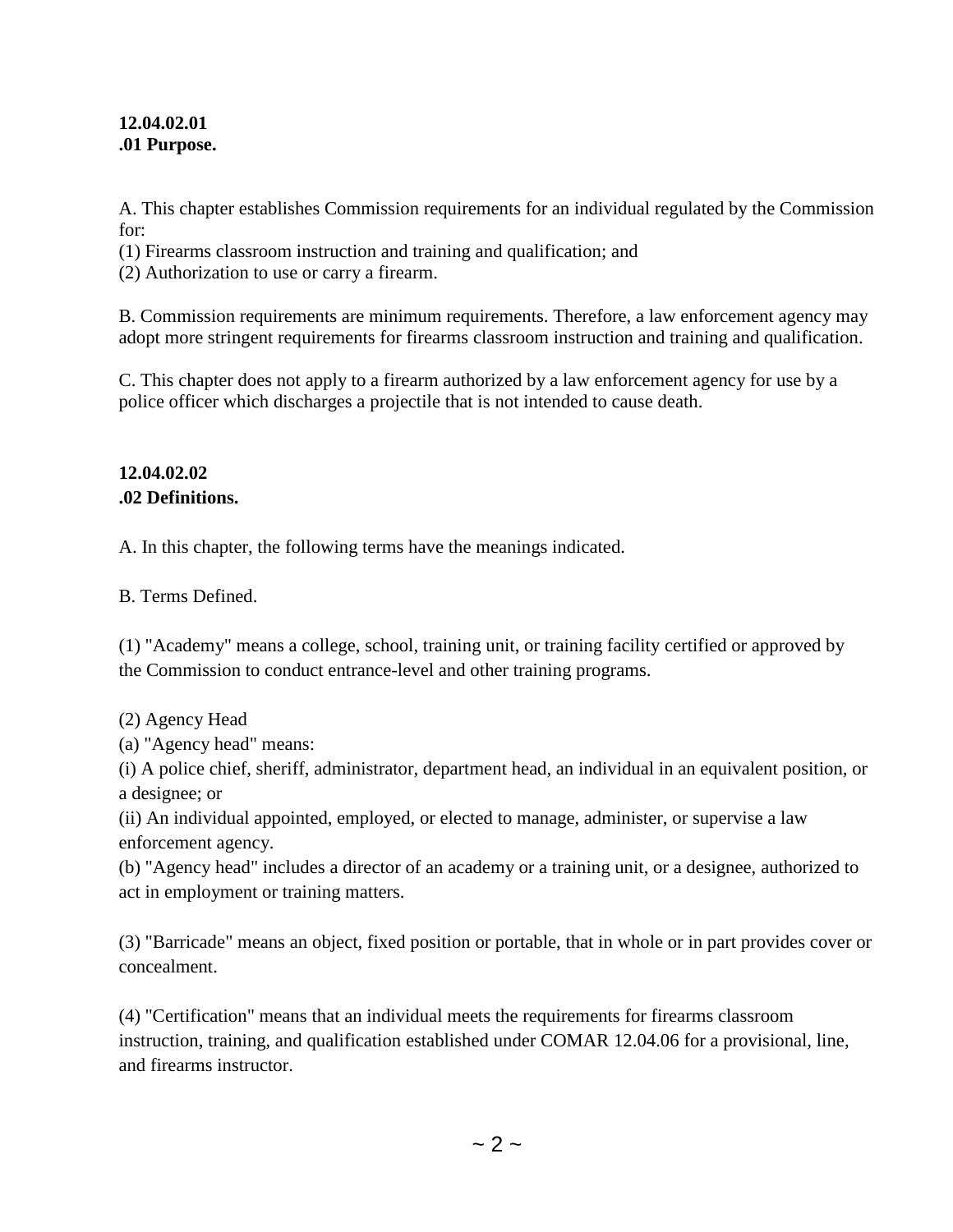(5) Classroom Instruction.

(a) "Classroom instruction" means training conducted in a traditional educational setting; for example, in a room with desks, chairs, books, paper, and other educational tools or equipment. (b) "Classroom instruction" does not include training conducted on a firing line.

(6) "Commission" means the Police Training and Standards Commission.

(7) Course of Fire.

(a) "Course of fire" means a sequence of activities related to the actual discharge of a firearm on a firing line for training or qualification.

(b) "Course of fire" does not include classroom instruction.

(8) Day-Fire.

(a) "Day-fire" means firearms training or qualification, or both, conducted during normal outdoor lighting conditions that exist between dawn and dusk.

(b) "Day-fire" includes the indoor equivalent or other lighting conditions that simulate normal outdoor lighting conditions that exist between dawn and dusk.

(9) "Deputy Director" means the Deputy Director of the Police and Correctional Training Commissions, or a designee.

(10) "Entrance-level" means initial classroom instruction, training, or qualification with a firearm regardless of experience or training with a different type of firearm.

(11) "Firearm" means a pistol, revolver, or long gun.

(12) "Firearms instructor" means an individual certified by the Commission according to the requirements established under COMAR 12.04.06 to perform firearms classroom instruction and conduct firearms training and qualification.

(13) "Firing line" means those areas and positions from which an individual actually discharges a firearm with live ammunition for training or qualification, or both, as part of a course of fire.

(14) Firing Line Controller.

(a) "Firing line controller" means the line instructor or firearms instructor responsible for issuing commands on a firing line during firearms training and qualification.

(b) "Firing line controller" includes a line instructor actually on the firing line or in a structure overseeing the firearms training and qualification conducted on the firing line.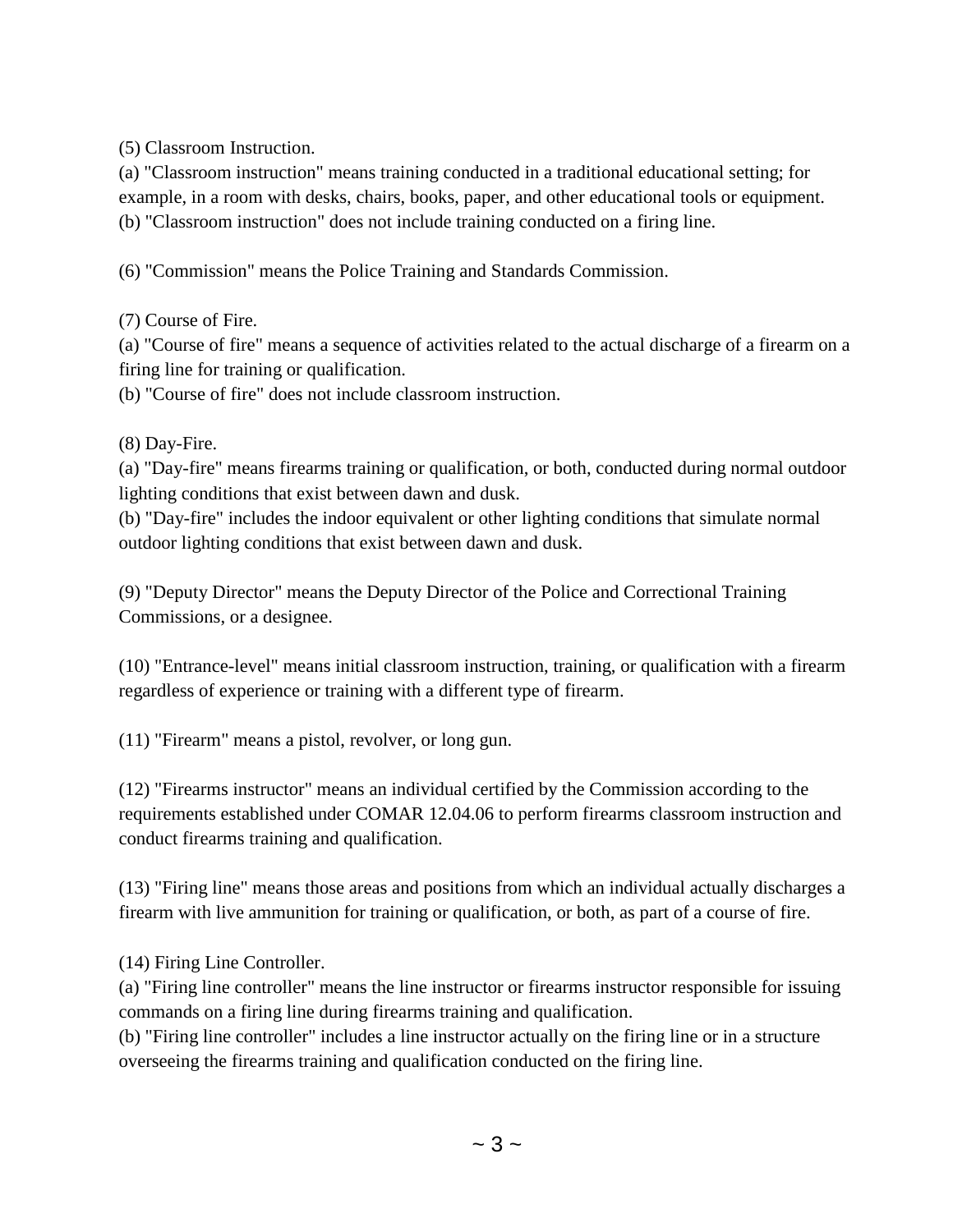(15) Handgun.

(a) "Handgun" has the meaning stated in Public Safety Article, §5-101, Annotated Code of Maryland.

(b) "Handgun" includes a:

(i) Pistol; and

(ii) Revolver.

(16) Iron Sight.

(a) "Iron sight" means a system of shaped alignment markers, typically metal or plastic that are used as a sighting device to assist an individual in aiming a firearm.

(b) "Iron sight" does not mean an optical, computing, red dot, or reflex style sighting device.

(17) "Judgmental or decision training" means instruction and skills development conducted in the classroom, using firearms simulation, or on a firing line, to enable an individual to:

(a) Differentiate between threat levels; and

(b) Respond appropriately to an identified threat.

(18) Law Enforcement Agency.

(a) "Law enforcement agency" has the meaning stated in Public Safety Article, §3-201, Annotated Code of Maryland.

(b) "Law enforcement agency" includes an academy, personnel unit, or training unit authorized by the Commission to act in training matters or provide law enforcement training.

(19) Line Instructor.

(a) "Line instructor" means an individual certified by the Commission according to the requirements established under 12.04.06 to conduct law enforcement firearms training and qualification on a firing line.

(b) "Line instructor" may not perform classroom instruction.

(20) Long Gun.

(a) "Long gun" means a firearm designed to be fired from the shoulder.

(b) "Long gun" includes a:

(i) Type 1 long gun;

- (ii) Type 2 long gun;
- (iii) Type 3 long gun; and
- (iv) Type 4 long gun.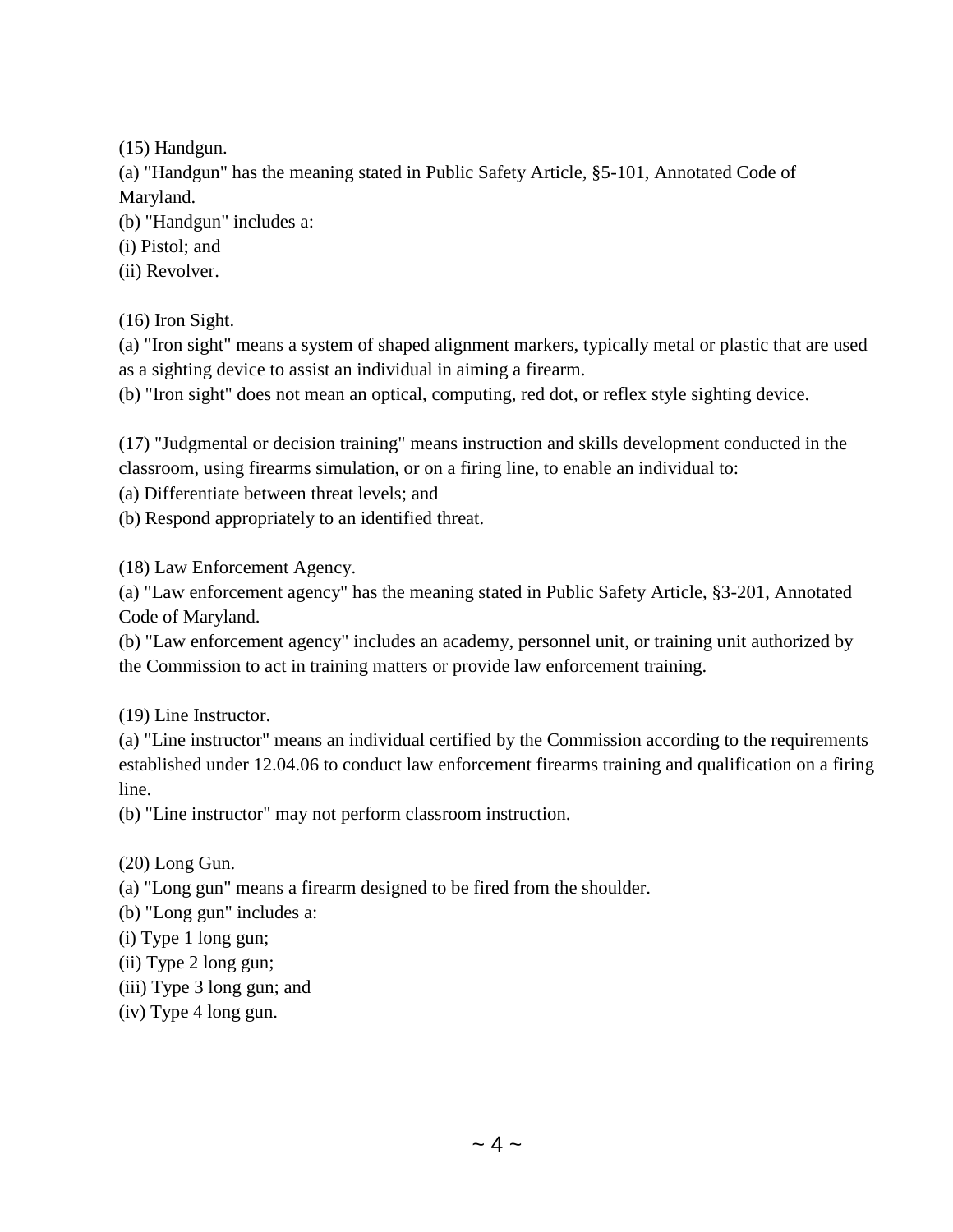(21) Optical Sighting Device.

(a) "Optical sighting device" means an optic mechanism that assists an individual in sighting a firearm by enhancing or magnifying the image of the target and superimposing a reticle, or an aligned aiming point, over the image.

(b) "Optical sighting device" does not include an iron sight or a red dot sight.

(22) "Pistol" means a handgun that operates semi-automatically:

- (a) Discharging a single round of ammunition with a pull of the trigger;
- (b) Clearing the chamber of the spent casing; and
- (c) Loading the next round of ammunition in the chamber.

(23) "Police officer" has the meaning stated in Public Safety Article, §3-201, Annotated Code of Maryland.

(24) "Power" means a measurement used to describe levels of visual magnification, with a number representing the level of magnification above the normal visual range.

(25) "Primary handgun" means the handgun authorized or issued by a law enforcement agency and designated by that agency for a police officer to use or carry as the officer's principal handgun.

(26) "Qualification" means proficiency testing by discharging a firearm on a Commission-approved course of fire to receive a score that the Commission measures against established requirements to determine if the individual is authorized to use or carry a specific firearm.

(27) Red Dot Sight.

(a) "Red dot sight" means a generic term to describe a visual, computing, or reflex sighting device that reflects a reticle, or an aligned aiming point that can be any shape or color, onto a combining glass for superimposition on a target.

(b) "Red dot sight" does not include an optical sighting device or an iron sight.

(28) Reduced Light.

(a) "Reduced light" means the normal outdoor lighting conditions that exist between dusk and dawn.

(b) "Reduced light" includes simulated natural outdoor lighting conditions such as:

(i) Artificial light; or

(ii) Goggles, headgear, or an apparatus worn to cover the eyes designed to reduce the availability of light to simulate natural reduced lighting conditions.

(29) "Revolver" means a handgun that:

(a) Fires a single round of ammunition with each pull of the trigger; and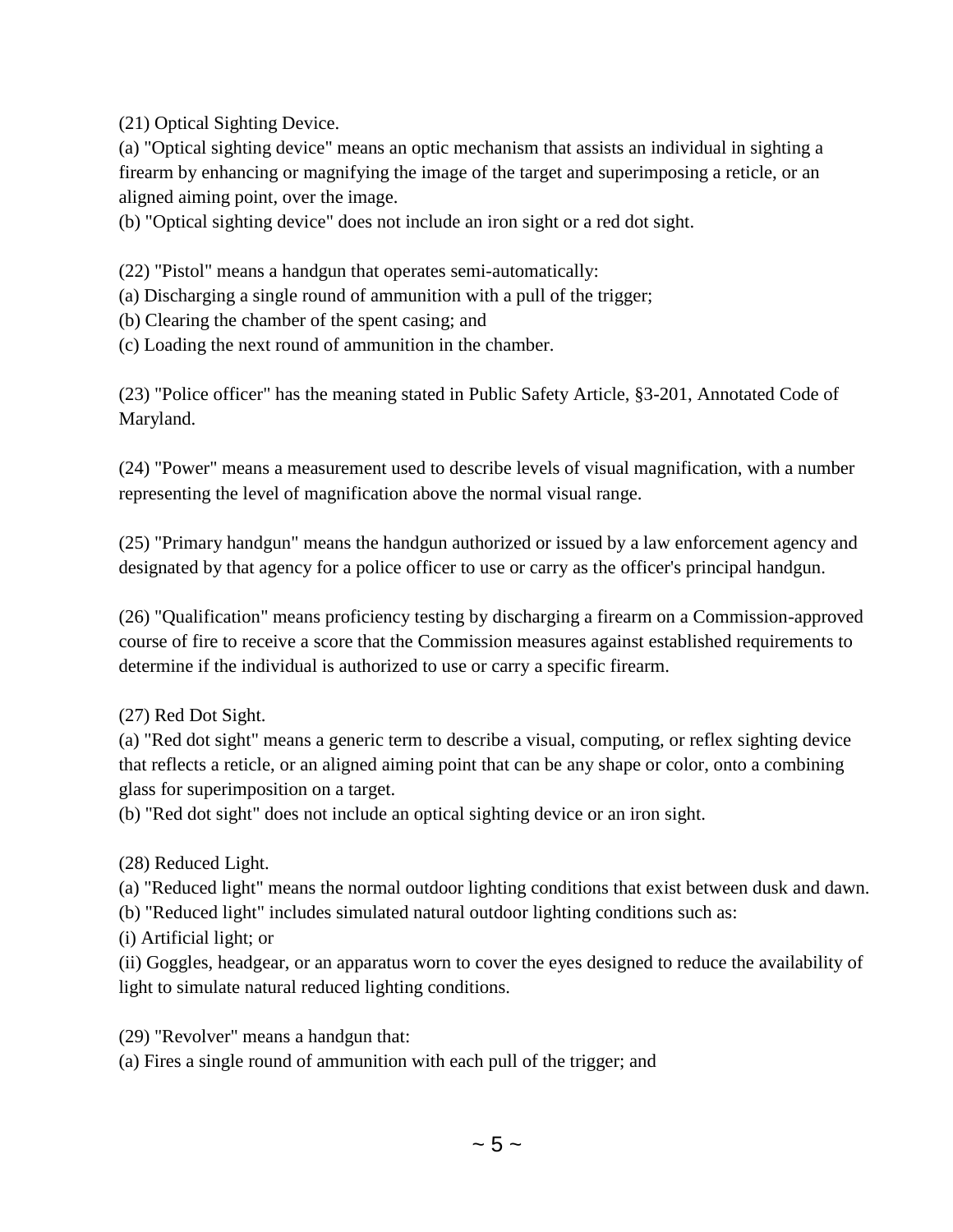(b) Has a cylinder containing additional rounds of ammunition that rotates to position the next round of ammunition for firing.

(30) "Secondary handgun" means a handgun, other than a primary handgun, that a police officer is authorized by the officer's law enforcement agency to use or carry on-duty or off-duty.

(31) "Strong hand" means the hand:

(a) On the same side of the body where an individual would normally carry a handgun in a holster; and

(b) That the individual would primarily use to discharge a firearm.

(32) Training.

(a) "Training" means a demonstration or an exercise, in addition to classroom instruction, provided by an individual certified under COMAR 12.04.06, to enhance understanding, proficiency, marksmanship, and other skills related to proper firearm use and tactics such as movement, multiple targets, judgmental or decision training, and use of cover and concealment.

(b) "Training" may include drills that involve discharging rounds.

(33) "Type 1 long gun" means a long gun with an optical sighting device greater than 4 power intended for use as a counter-sniper firearm.

(34) "Type 2 long gun" means a long gun with an optical sighting device greater than 4 power intended for use other than as a counter-sniper firearm.

(35) "Type 3 long gun" means a long gun without an optical sighting device, or with an optical sighting device of 4 power or less.

(36) Type 4 Long Gun.

(a) "Type 4 long gun" means a long gun manufactured and sold as a shotgun that is designed to discharge a single projectile or multiple projectiles from a single round of ammunition.

(b) "Type 4 long gun" includes a long gun manufactured and sold as a shotgun regardless of the: (i) Action; or

(ii) Use of an optical sighting device.

(37) "Weak hand" means the hand that is not considered the strong hand.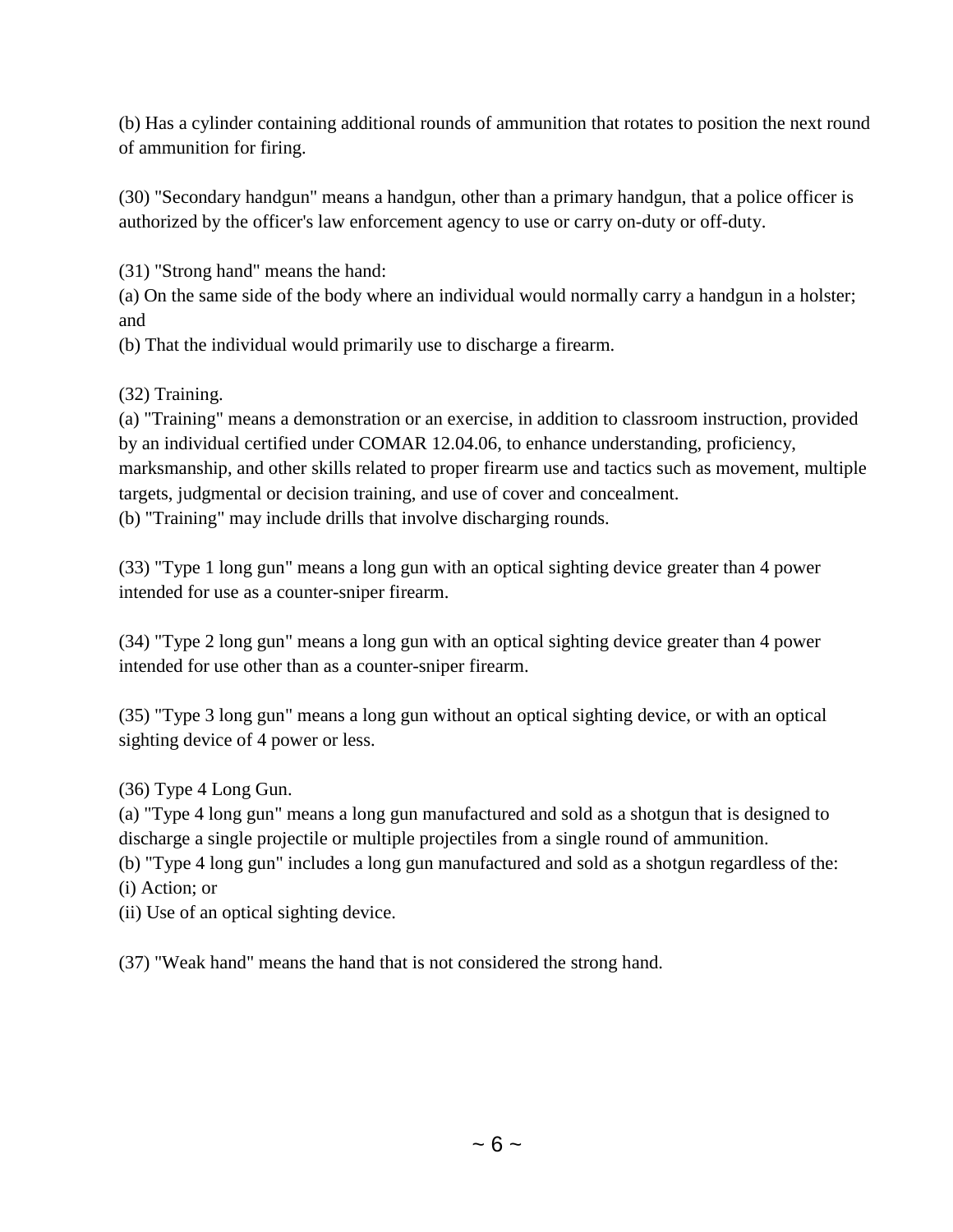### **12.04.02.03**

## **.03 General Requirements — Authorized Firearms Classroom Instruction, Training, and Qualification, and Firing Line Supervision.**

A. Handgun and Firearms Classroom Instruction, Training, and Qualification Requirements — General.

(1) A police officer may not use or carry a firearm unless:

(a) The firearm and any attached devices or equipment are approved by the police officer's law enforcement agency;

(b) The law enforcement agency authorizes the police officer to use or carry the firearm; and

(c) The police officer successfully completes the applicable firearms classroom instruction, training, and qualification for the firearm established under this chapter.

(2) If a firearm becomes defective or unavailable to a police officer during firearms training or qualification, a substitute firearm may be used for the firearms training or qualification if the substitute firearm is the same type, model, manufacture, caliber, and barrel length as the defective or unavailable firearm.

(3) All handguns must be equipped with usable iron sights whether used as the primary sighting device or as a back-up, secondary sighting device.

(4) Entrance-Level Firearms Classroom Instruction, Training, and Qualification.

(a) For an individual to be initially authorized to use or carry a firearm, except a secondary handgun or a firearm for which authorization is provided through conversion under Regulation .09 of this chapter, the individual shall successfully complete entrance-level firearms classroom instruction, training, and qualification required for the firearm established under this chapter.

(b) Entrance-level firearms classroom instruction, training, and qualification may be:

(i) Included in entrance-level law enforcement classroom instruction, training, and qualification under COMAR 12.04.01; or

(ii) Independent of entrance-level law enforcement classroom instruction, training, and qualification.

(c) Commission firearms training objectives required for the entrance-level firearms classroom

instruction, training, and qualification are available from the Commission upon written request. (5) Secondary Handgun.

(a) Before a police officer may use or carry a secondary handgun, the police officer shall successfully complete entrance-level classroom instruction, training, and qualification for a primary handgun established under Regulation .04 of this chapter.

(b) After completing entrance-level classroom instruction, training, and qualification with a primary handgun, a police officer shall successfully complete the following requirements for the secondary handgun:

(i) Annual handgun classroom instruction, training, and qualification course of fire requirements if the secondary handgun is the same type as the officer's primary handgun and the officer's agency does not require handgun conversion for the secondary handgun under Regulation .09 of this chapter; or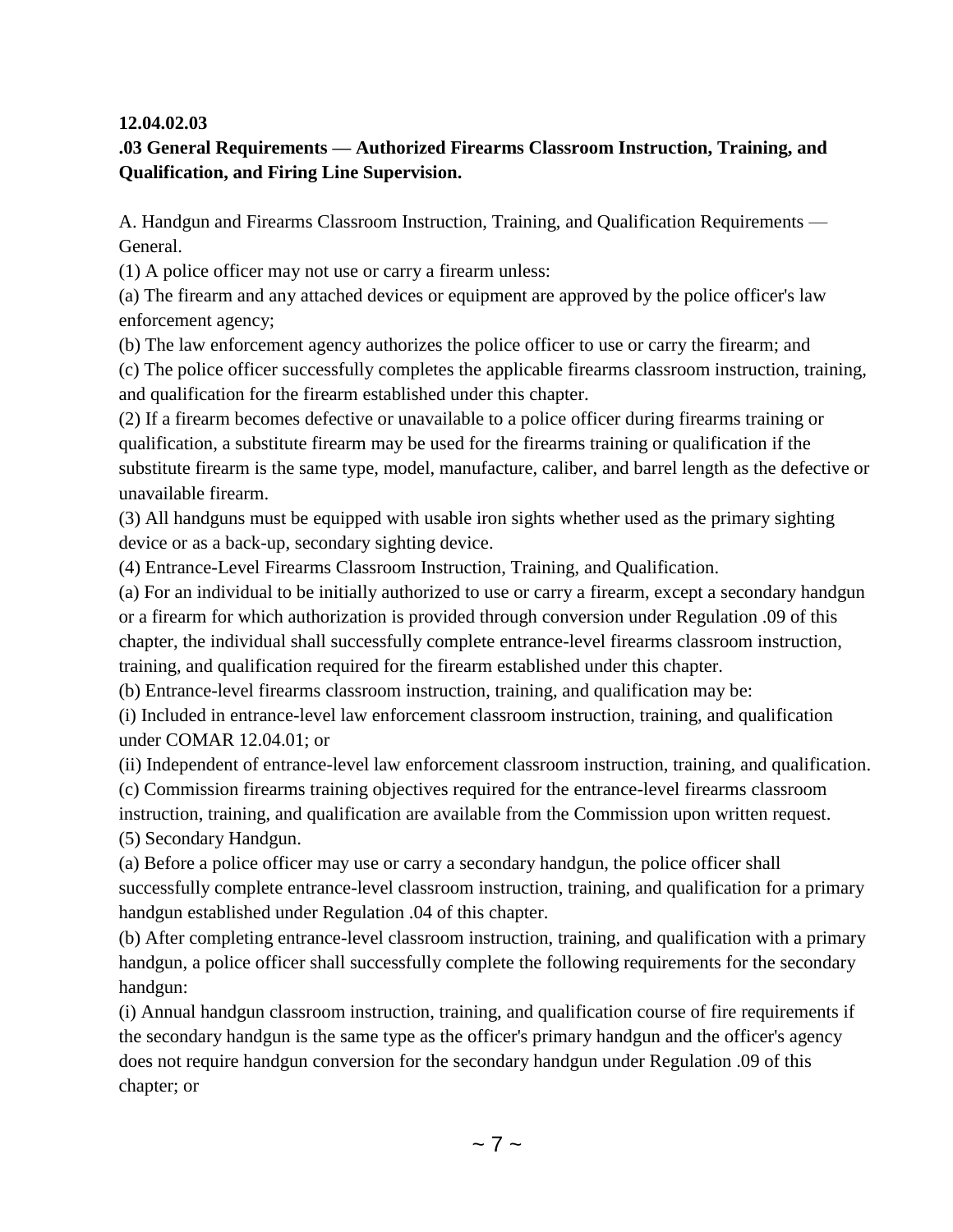(ii) Handgun conversion classroom instruction, training, and qualification requirements under Regulation .09 of this chapter for the secondary handgun if the secondary handgun is a different type than the officer's primary handgun.

B. Firing Line Supervision Requirements — General.

(1) At least one provisional instructor, line instructor, or firearms instructor shall be present for every five or fewer individuals on the firing line.

(2) If more than one provisional instructor, line instructor, or firearms instructor is required to be present, the individual responsible for the firearms training and qualification shall designate a firearms instructor or line instructor to supervise the firing line.

(3) If more than 15 individuals are on the firing line:

(a) The individual responsible for the firearms training and qualification shall assign a firing line controller; and

(b) The firing line controller may not be counted as part of the one-to-five ratio required under this regulation.

C. Firearms Classroom Instruction, Training, and Qualification Approval and Minimum Hours.

(1) Commission Approval.

(a) Written approval by the Commission is required for firearms classroom instruction, training, and qualification.

(b) A law enforcement agency requesting approval shall submit the request to the Commission 20 days before the agency plans to start the classroom instruction, training, or qualification.

(2) The minimum hours required for firearms classroom instruction, training, and qualification established under this chapter:

(a) Only include the actual hours of firearms classroom instruction, training, and qualification; and (b) Do not include meals and breaks.

## **12.04.02.04**

# **.04 Entrance-Level Firearms Classroom Instruction, Training, and Qualification — Primary Handgun.**

A. An individual shall successfully complete the minimum requirements for entrance-level handgun classroom instruction, training, and qualification established under this regulation before using or carrying a primary handgun.

B. Except as required in §C of this regulation, the minimum entrance-level classroom instruction, training, and qualification for a primary handgun includes:

(1) 35 hours of classroom instruction, training, and qualification;

(2) Classroom instruction topics marked with an "X" under Entrance-Level Handgun Training in the table under Regulation .10B of this chapter;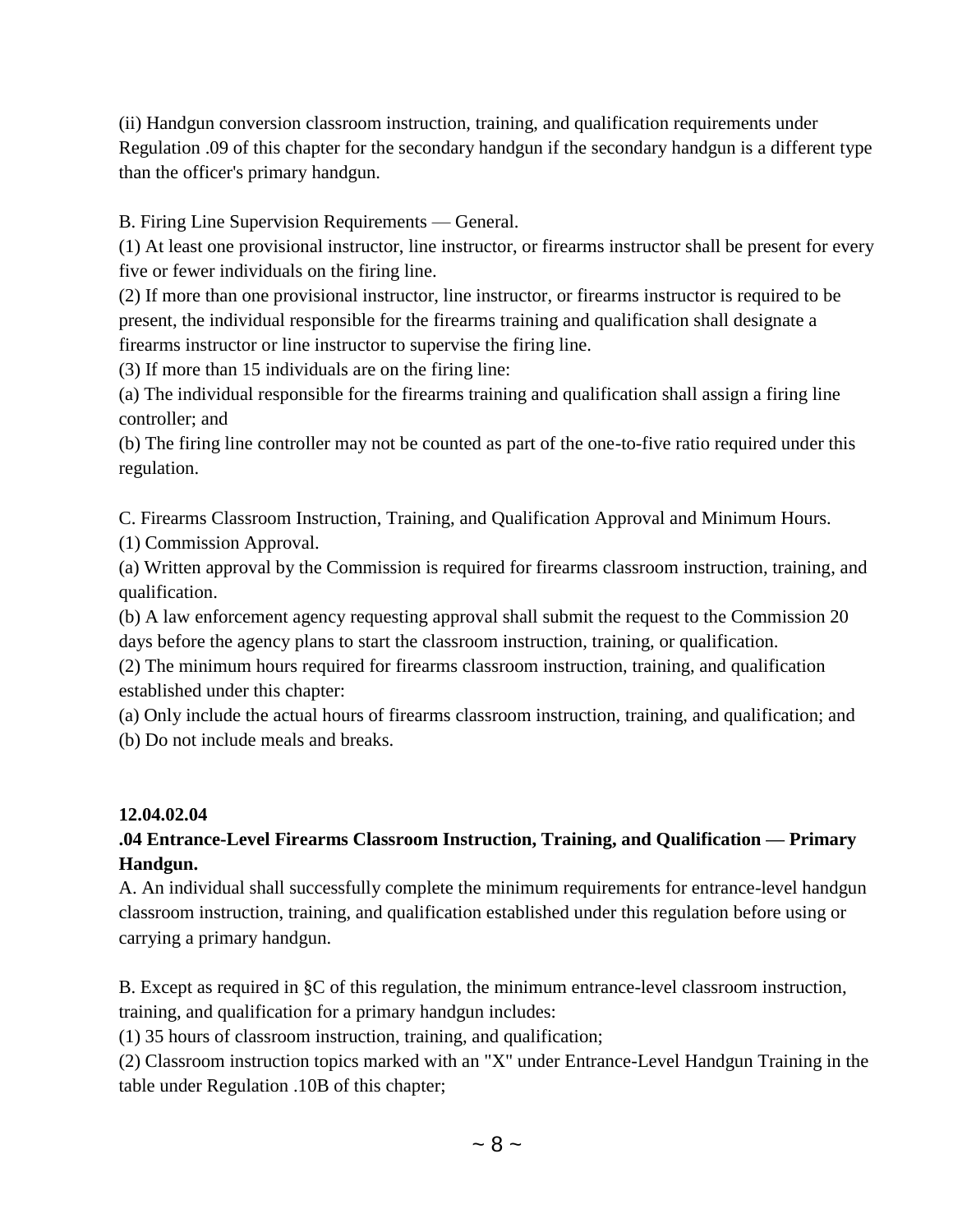(3) The following activities conducted over a minimum of three calendar days:

- (a) Firearms training exercises; and
- (b) A course of fire for qualification for scoring that includes:
- (i) Three consecutive day-fire courses of fire; and
- (ii) One reduced light course of fire;

(4) Use of ammunition authorized by the individual's law enforcement agency, or the ballistic equivalent when firing for qualification;

(5) Discharging a minimum of 1,000 rounds of ammunition for firearms training and qualification collectively; and if the primary sighting device is a red dot sight then a minimum of 20 percent of the rounds must be fired using the firearm's iron sight; and

(6) The course of fire requirements outlined in the table under Regulation .05 of this chapter.

C. The following requirements shall be imposed if the handgun is equipped with a red dot sight:

- (a) At least one of the three consecutive day-fire courses must be fired with the iron sight; and
- (b) One reduced light course will be fired with each of the handgun's sighting devices.

# **12.04.02.05 .05 Course of Fire Requirements for Handgun Qualification.**

The following table establishes the minimum entrance-level, annual, and conversion courses of fire requirements for primary handgun qualification:

| <b>Type of Requirement</b>         | <b>Handgun</b><br><b>Day-Fire Required Course of</b><br><b>Fire for Qualification</b> | <b>Handgun</b><br><b>Reduced Light Required Course</b><br>of<br><b>Fire for Qualification</b> |
|------------------------------------|---------------------------------------------------------------------------------------|-----------------------------------------------------------------------------------------------|
| (1) Rounds to be discharged with   | Minimum of 30 rounds on each                                                          | Minimum of 30 rounds on the                                                                   |
| one finger on the trigger          | course of fire                                                                        | course of fire                                                                                |
| (2) Minimum passing score          | 70 percent on each of the three                                                       | 70 percent                                                                                    |
|                                    | successive courses of fire                                                            |                                                                                               |
| (3) Target description             | Depiction of human torso or                                                           | Depiction of human torso or                                                                   |
|                                    | silhouette marked to indicate scoring                                                 | silhouette marked to indicate scoring                                                         |
|                                    | values in a maximum scoring area of                                                   | values in a maximum scoring area of                                                           |
|                                    | 725 square inches                                                                     | 725 square inches.                                                                            |
| (4) Required percentages of rounds | A minimum of 10 percent, but not                                                      | A minimum of 10 percent, but no                                                               |
| to be fired, and required firing   | more than 40 percent, of the course                                                   | more than 40 percent, of the course                                                           |
| distances                          | of fire rounds shall be discharged at                                                 | of fire rounds shall be discharged at                                                         |
|                                    | each of the following four range of                                                   | each of the following three range of                                                          |
|                                    | distances:                                                                            | distances:                                                                                    |
|                                    | (a) Less than 5 yards;                                                                | (a) Less than 5 yards;                                                                        |
|                                    | (b) 5 yards to less than 10 yards;                                                    | (b) 5 yards to less than 15 yards; and                                                        |
|                                    | (c) 10 to less than 25 yards; and                                                     | (c) 15 yards or farther                                                                       |
|                                    | (d) 25 yards or farther.                                                              |                                                                                               |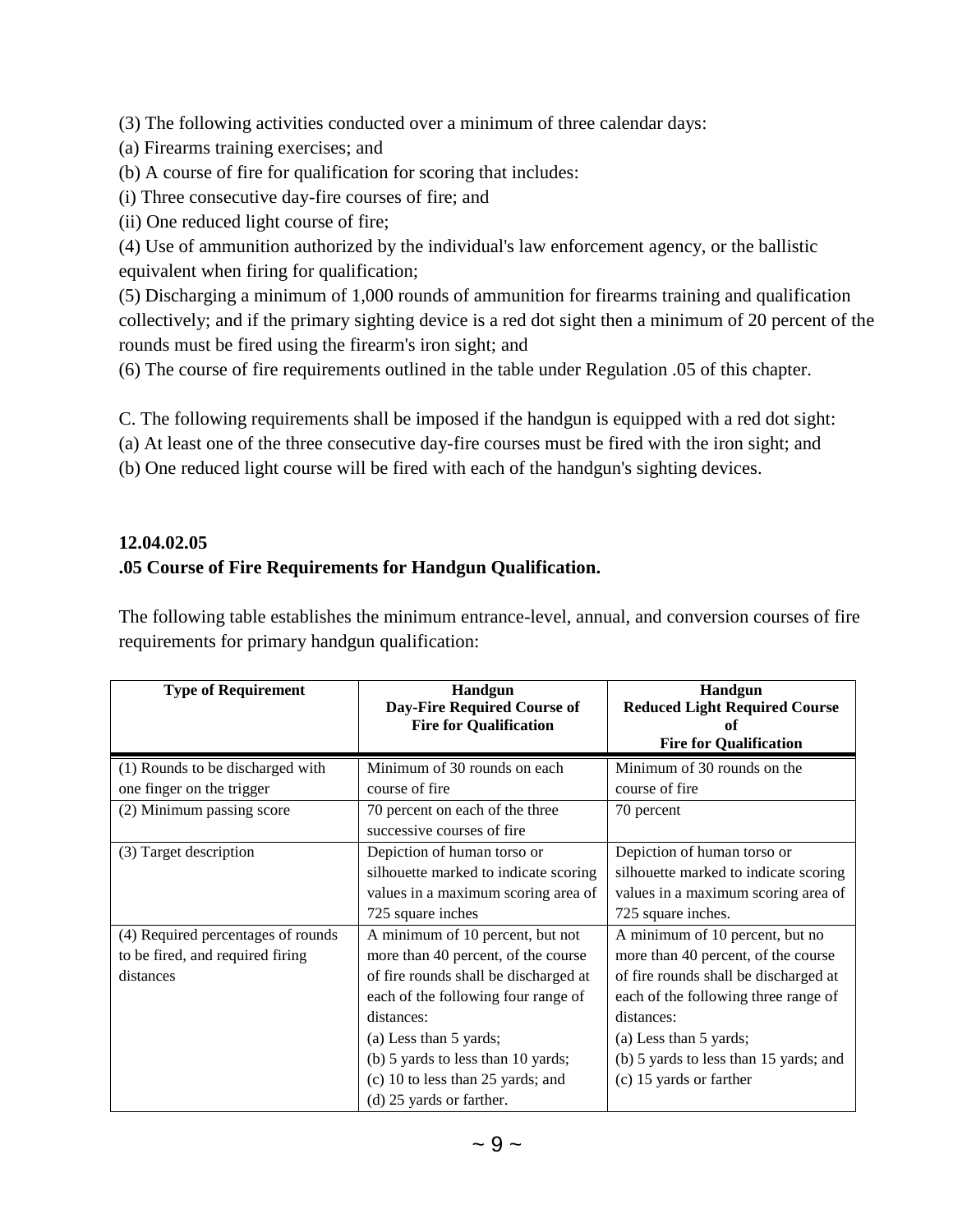| (5) Maximum time permitted per       | (a) 2 seconds per round when firing   | (a) 2 seconds per round when firing |
|--------------------------------------|---------------------------------------|-------------------------------------|
| round of ammunition fired at         | at less than 5 yards;                 | at less than 5 yards;               |
| specified distances                  | (b) 3 seconds per round when firing   | (b) 3 seconds per round when firing |
|                                      | at 5 yards to less than 10 yards;     | at 5 yards to less than 15 yards;   |
|                                      | $(c)$ 4 seconds per round when firing | (c) 4 seconds per round when firing |
|                                      | at 10 yards to less than 25 yards;    | at 15 yards, or farther             |
|                                      | (d) 5 seconds per round when firing   |                                     |
|                                      | at 25 yards, or farther               |                                     |
| (6) Maximum time permitted to        |                                       |                                     |
| move from one specified firing       | 5 seconds                             | 5 seconds                           |
| position to the next                 |                                       |                                     |
| (7) Maximum time permitted for       |                                       |                                     |
| each instance of reloading the       | Revolver-17 seconds                   | Revolver-17 seconds                 |
| handgun during the course of fire    | Pistol-8 seconds                      | Pistol-8 seconds                    |
| (8) Minimum requirements for         | (a) Strong hand supported by weak     | (a) Strong hand supported by weak   |
| holding the handgun while            | hand;                                 | hand;                               |
| discharging rounds during the course | (b) Strong hand with no support;      | (b) Strong hand with no support;    |
| of fire                              | (c) Weak hand supported by strong     | (c) Weak hand supported by strong   |
|                                      | hand; and                             | hand; and                           |
|                                      | (d) Weak hand with no support         | (d) Weak hand with no support       |
| (9) Minimum body positions from      | (a) Standing;                         | (a) Standing; and                   |
| which rounds are to be fired during  | (b) Kneeling; and                     | (b) Kneeling                        |
| the course of fire                   | (c) Two different positions from      |                                     |
|                                      | barricade                             |                                     |
| (10) Supplemental lighting           | Not Applicable                        | At least one of the following:      |
| conditions suggested during course   |                                       | (a) Flares;                         |
| of fire                              |                                       | (b) Street lights;                  |
|                                      |                                       | (c) Vehicle lights;                 |
|                                      |                                       | (d) Flashlights;                    |
|                                      |                                       | (e) Vehicle emergency lights; or    |
|                                      |                                       | (f) Alternate lighting source       |

### **12.04.02.06**

## **.06 Entrance-Level Firearms Classroom Instruction, Training, and Qualification — Long Guns.**

A. An individual shall successfully complete the minimum requirements for entrance-level long gun classroom instruction, training, and qualification established under this regulation before using or carrying a long gun.

B. The minimum requirements for entrance-level long gun classroom instruction, training, and qualification include:

(1) Classroom instruction topics marked with an "X" under the column for Entrance-Level Long Gun Training on the table under Regulation .10B of this chapter;

(2) The following total hours of classroom instruction, training, and qualification for a: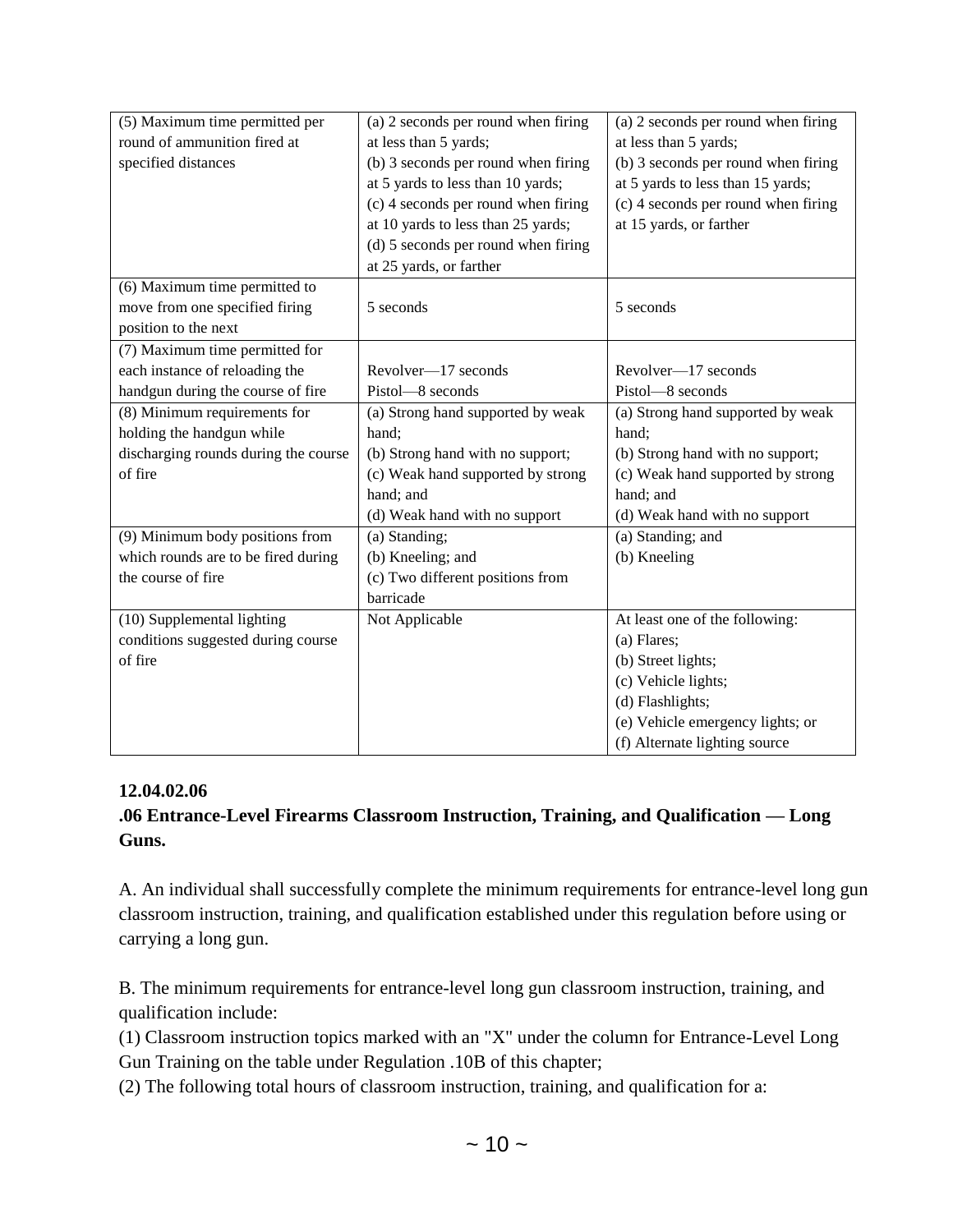(a) Type 1 long gun, 35 hours;

(b) Type 2 long gun, 35 hours;

- (c) Type 3 long gun, 14 hours; and
- (d) Type 4 long gun, 7 hours;

(3) Discharging the following number of rounds of ammunition at a target for training and qualification for a:

(a) Type 1 long gun, 150 rounds;

(b) Type 2 long gun, 350 rounds;

(c) Type 3 long gun, 350 rounds; and

(d) Type 4 long gun, 50 rounds; and

(4) Successfully completing qualification requirements on a day-fire course of fire for the specific type of long gun established in the table under Regulation .07A of this chapter.

### **12.04.02.07**

## **.07 Course of Fire Requirements for Long Gun Qualification.**

A. A Type 1 and Type 2 long gun qualification may only be conducted using agency approved ammunition.

B. A Type 3 and Type 4 long gun qualification may be conducted using agency approved ammunition or the ballistic equivalent as defined and authorized by the individual $\hat{\mathbf{a}} \in \mathbb{M}$ s agency.

C. The following table establishes the minimum requirements for entrance-level, annual, and conversion courses of fire for type 1 through type 4 long gun qualification:

| Requirement                                                                                 | Type 1<br>Long Gun                                                                                                                           | Type 2<br>Long Gun                                                                                                                                               | Type 3<br>Long Gun                                                                                                                           | Type 4<br>Long Gun                                                                                                                           |
|---------------------------------------------------------------------------------------------|----------------------------------------------------------------------------------------------------------------------------------------------|------------------------------------------------------------------------------------------------------------------------------------------------------------------|----------------------------------------------------------------------------------------------------------------------------------------------|----------------------------------------------------------------------------------------------------------------------------------------------|
| $(1)$ Rounds to<br>be Discharged                                                            | Minimum of 20<br>rounds on one day-fire<br>course of fire                                                                                    | Minimum of 30<br>rounds on one day-fire<br>course of fire                                                                                                        | Minimum of 30<br>rounds on one day-fire<br>course of fire                                                                                    | Minimum of 10<br>rounds on one day-<br>fire course of fire.                                                                                  |
| $(2)$ Passing<br>Score                                                                      | 100 percent                                                                                                                                  | 80 percent                                                                                                                                                       | 80 percent                                                                                                                                   | 70 percent                                                                                                                                   |
| $(3)$ Target<br>Description                                                                 | The target scoring area<br>may not exceed 80<br>square inches. 80<br>square inches equals<br>the 9 and 10 ring of a<br>" $B-27$ " target     | The target scoring area<br>may not exceed 183<br>square inches. 183<br>square inches equals a<br>"TQ19" target or the 8,<br>9 and 10 ring of a "B-<br>27" target | The target scoring area<br>may not exceed 255<br>square inches. 255<br>square inches equals a<br>"Q" target                                  | The target scoring<br>area may not exceed<br>725 square inches.<br>725 square inches<br>equals a "B-27" full<br>size target                  |
| (4) Required<br>percentages of<br>rounds to be<br>fired and<br>required firing<br>distances | A minimum of 10<br>percent but not more<br>than 30 percent of the<br>course of fire rounds<br>shall be discharged at<br>each distance within | A minimum of 10<br>percent but not more<br>than 30 percent of the<br>course of fire rounds<br>shall be discharged at<br>each distance within                     | A minimum of 10<br>percent but not more<br>than 30 percent of the<br>course of fire rounds<br>shall be discharged at<br>each distance within | A minimum of 20<br>percent but not more<br>than 40 percent of the<br>course of fire rounds<br>shall be discharged at<br>each distance within |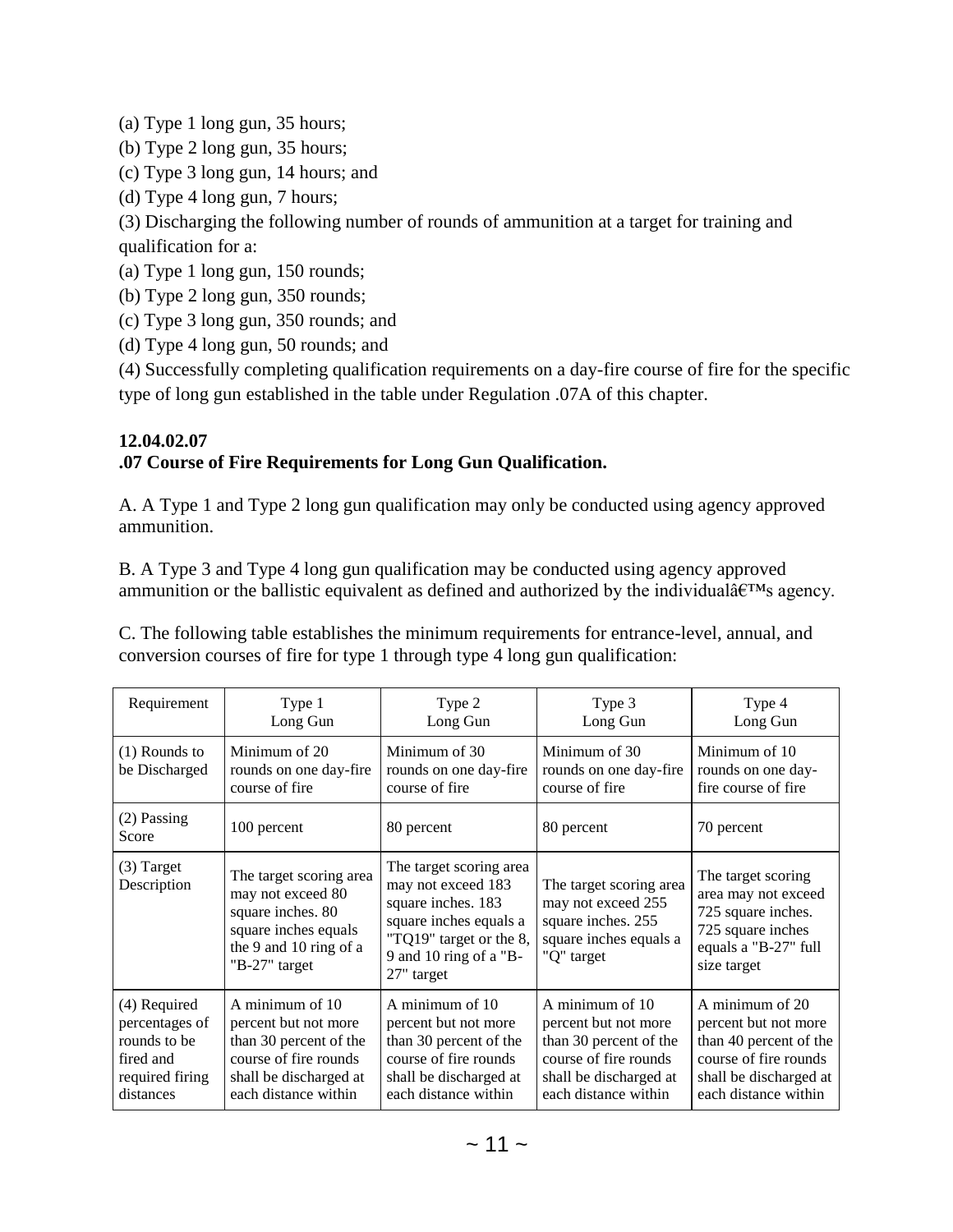|                                                                                                  | the following<br>parameters:<br>$(a)$ 25 yards;<br>(b) Two distances<br>greater than 25 yards<br>and less than 200<br>yards; and<br>(c) At least one<br>distance 200 yards or<br>greater                                                                                                             | the following<br>parameters:<br>$(a)$ 15 yards;<br>(b) Two distances<br>greater than 15 yards<br>and less than 100<br>yards; and<br>(c) At least one<br>distance 100 yards or<br>greater                                                                                                            | the following<br>parameters:<br>$(a)$ 15 yards;<br>(b) Two distances<br>greater than 15 yards<br>and less than 50 yards;<br>and<br>(c) At least one<br>distance 50 yards or<br>greater                                                                                                            | the following<br>parameters:<br>(a) 5 yards to less<br>than 15 yards;<br>(b) 15 yards to less<br>than 25 yards; and<br>(c) At least one<br>distance 25 yards or<br>greater                                                  |  |  |
|--------------------------------------------------------------------------------------------------|------------------------------------------------------------------------------------------------------------------------------------------------------------------------------------------------------------------------------------------------------------------------------------------------------|-----------------------------------------------------------------------------------------------------------------------------------------------------------------------------------------------------------------------------------------------------------------------------------------------------|---------------------------------------------------------------------------------------------------------------------------------------------------------------------------------------------------------------------------------------------------------------------------------------------------|-----------------------------------------------------------------------------------------------------------------------------------------------------------------------------------------------------------------------------|--|--|
| (5) Maximum<br>time permitted<br>per round at<br>specified<br>distances                          | 5 seconds per round<br>when firing at 25 yards<br>or less; The number of<br>seconds per round<br>when firing at<br>distances between 25<br>yards and 200 yards<br>shall be proportional<br>to the distances and<br>times allowed; 10<br>seconds per round<br>when firing at 200<br>yards, or farther | 4 seconds per round<br>when firing at 15<br>yards or less; The<br>number of seconds per<br>round when firing at<br>distances between 15<br>yards and 100 yards<br>shall be proportional<br>to the distances and<br>times allowed; 8<br>seconds per round<br>when firing at 100<br>yards, or farther | 4 seconds per round<br>when firing at 15<br>yards or less; The<br>number of seconds per<br>round when firing at<br>distances between 15<br>yards and 50 yards<br>shall be proportional<br>to the distances and<br>times allowed; 8<br>seconds per round<br>when firing at 50<br>yards, or farther | 3 seconds per round<br>when firing at 5<br>yards to less than 15<br>yards; 4 seconds per<br>round when firing at<br>15 yards to less than<br>25 yards; and 5<br>seconds per round<br>when firing at 25<br>yards, or farther |  |  |
| (6) Maximum<br>time permitted<br>to move from<br>one specified<br>firing position<br>to the next | 5 seconds                                                                                                                                                                                                                                                                                            |                                                                                                                                                                                                                                                                                                     |                                                                                                                                                                                                                                                                                                   |                                                                                                                                                                                                                             |  |  |
| (7) Reloading<br>times                                                                           | added to the maximum seconds:                                                                                                                                                                                                                                                                        | Reloading Time: When qualifying on any type of long gun; an additional 5 seconds may be<br>(a) For each round of ammunition reloaded on a long gun with an integral  magazine; and<br>(b) For reloading a long gun with a detachable box magazine.                                                  |                                                                                                                                                                                                                                                                                                   |                                                                                                                                                                                                                             |  |  |
| $(8)$ Firing<br>positions from<br>which the long<br>gun shall be<br>discharged                   | (a) Standing (unsupported)<br>(b) Standing (supported)<br>(d) Prone; and<br>above firing positions                                                                                                                                                                                                   | (c) Kneeling or sitting (supported or unsupported);<br>(e) Using a barricade to discharge the long gun from at least one of the                                                                                                                                                                     | (a) Standing<br>(unsupported)<br>(b) Standing<br>(supported)<br>(c) Kneeling or<br>sitting (supported or<br>unsupported); and<br>$(d)$ Using a<br>barricade to<br>discharge the long<br>gun from at least one<br>of the above firing<br>positions                                                 |                                                                                                                                                                                                                             |  |  |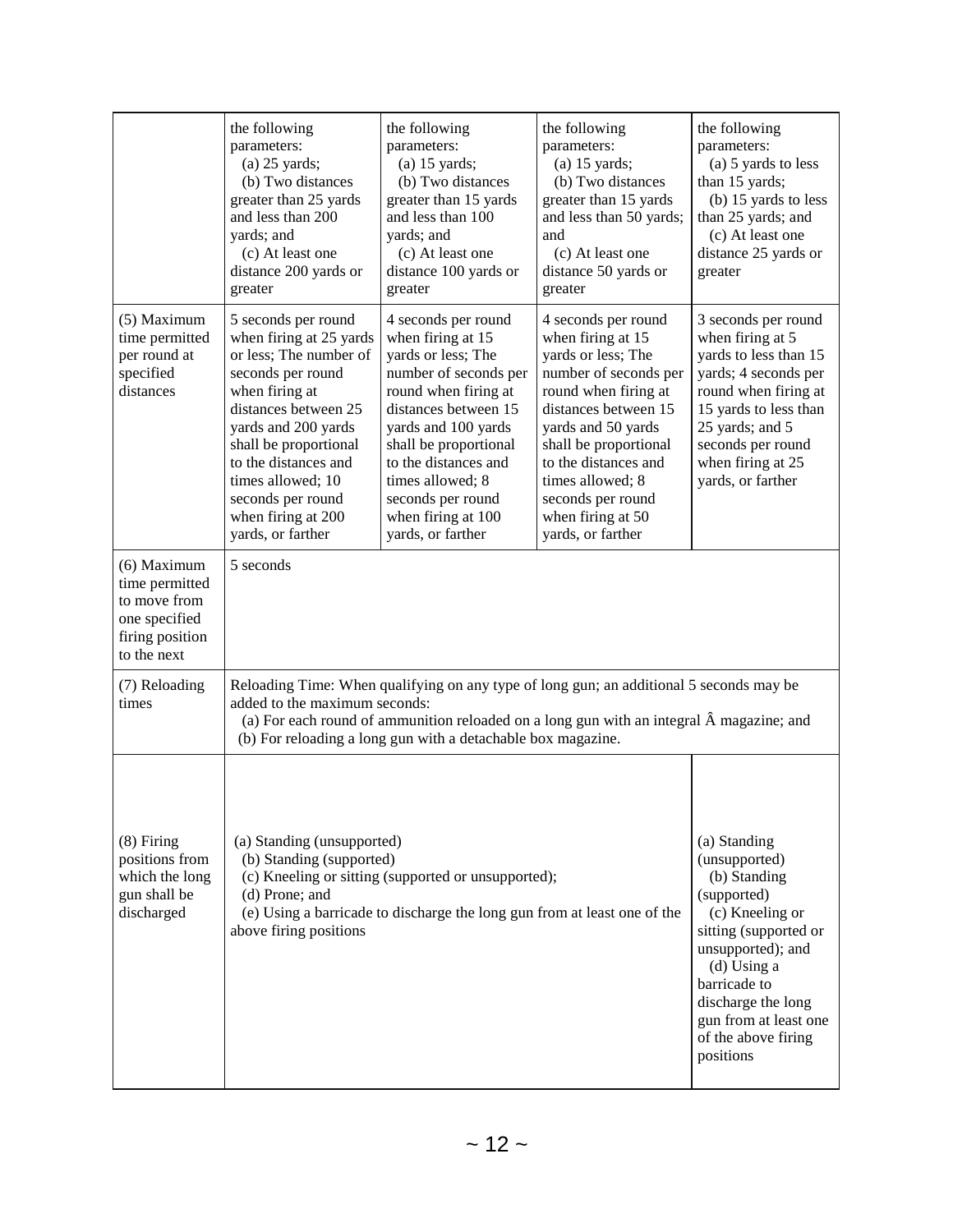| $(9)$ Stress | To simulate stress when qualifying on type 1, 2, or 3 long gun, the                           | Optional |
|--------------|-----------------------------------------------------------------------------------------------|----------|
|              | individual shall perform physical exercise before firing from at least one                    |          |
|              | position listed in this table under the firing positions (No. 5 in this table). $\frac{1}{2}$ |          |

#### **12.04.02.08 .08 Annual Firearms Classroom Instruction, Training, and Qualification Requirements.**

A. General Requirements — All Firearms.

(1) During each calendar year, a police officer shall successfully complete the following:

(a) Classroom instruction for each firearm type the police officer is authorized to use or carry;

(b) Training for each firearm the police officer is authorized to use or carry; and

(c) Qualification for each firearm the police officer is authorized to use or carry.

(2) Annual Classroom Instruction.

(a) A police officer shall complete a minimum of 2 hours of classroom instruction as part of the requirements established under this regulation.

(b) Classroom instruction shall include the classroom instruction topics marked with an "X" under Annual Firearms Training in the table under Regulation .10B of this chapter.

(c) The Commission may accept up to 2 hours of a police officer's annual firearms classroom instruction as part of a police officer's annual in-service training required under COMAR 12.04.01.

B. Annual Handgun Requirements — Training and Qualification.

(1) Required Firearms Training — Primary Handgun.

(a) A police officer shall annually discharge a minimum of 30 rounds of ammunition approved by the police officer's law enforcement agency, or the ballistic equivalent, for training with the police officer's primary handgun.

(b) Training drills to improve the police officer's skills may be incorporated into a course of fire.

(c) Training may not include practicing the actual course of fire used for qualification.

(2) Course of Fire for Qualification — Primary and Secondary Handgun.

(a) For each handgun a police officer is authorized to use or carry, with one finger on the trigger the police officer shall discharge a minimum of 30 rounds of ammunition using ammunition authorized by the police officer's agency, or the ballistic equivalent, on each of the following:

(i) One day-fire course of fire;

(ii) One reduced light course of fire; and

(iii) If the handgun is equipped with a red dot sight, a one-day course of fire and a one-day reduced light course shall be fired with both the iron sights as well as the red dot sight.

(b) Police officer annual course of fire for qualification consists of requirements 3 through 10 in the Course of Fire Requirements for Handgun table under Regulation .05 of this chapter.

(c) A minimum score of 70 percent is required on both a day-fire and a reduced light course of fire for qualification for each handgun for which annual certification to be a police officer is required by COMAR 12.04.01.12.

C. Annual Long Gun Requirements — Firearms Training and Qualification.

(1) Firearms training for each long gun a police officer is authorized to use or carry consists of demonstrations to familiarize a police officer with the nomenclature, operation, safety, care, and cleaning of the specific long gun type.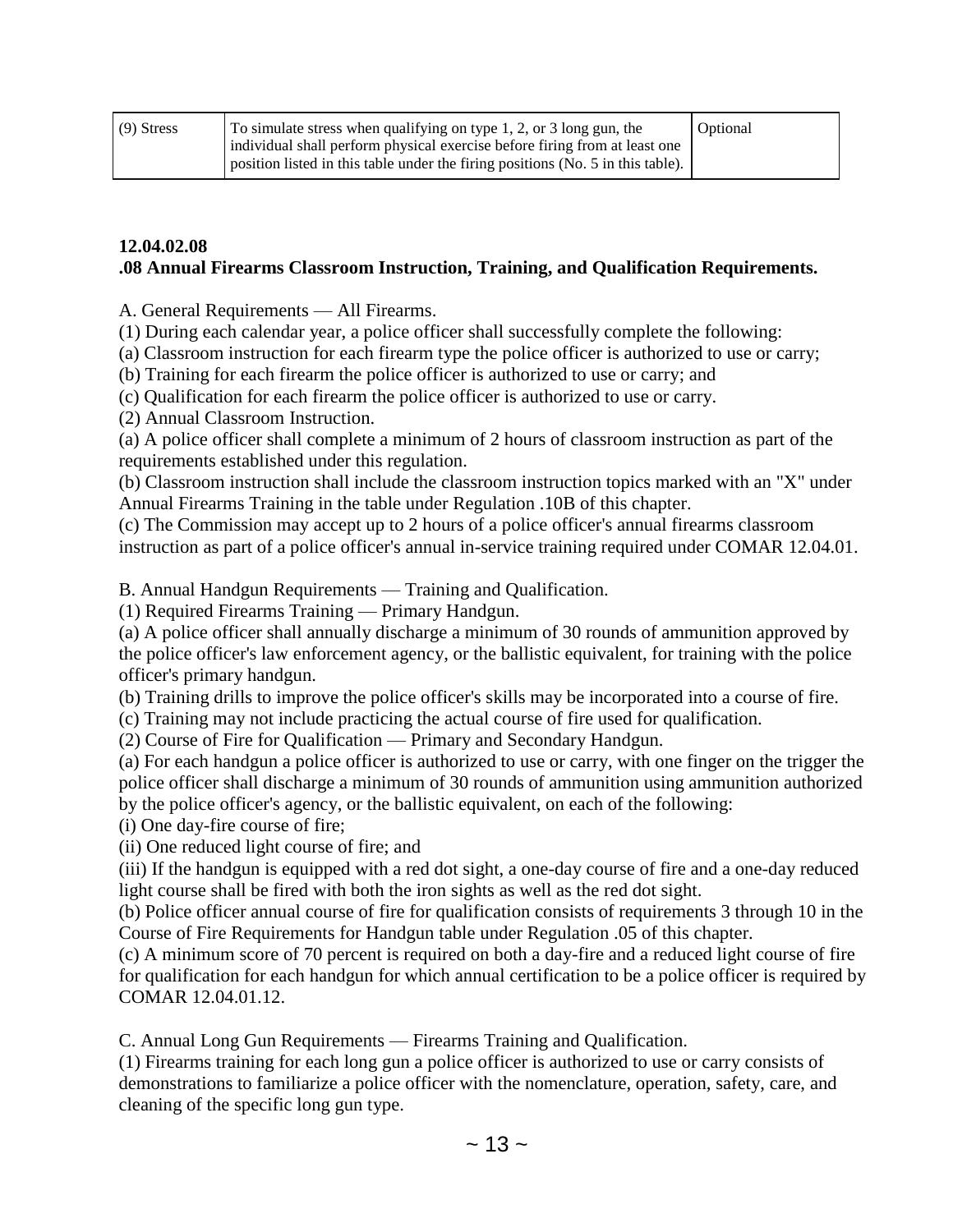(2) Course of Fire for Annual Long Gun Qualification.

(a) During each calendar year, a police officer authorized to use or carry a specific type of long gun shall successfully complete the course of fire requirements for qualification for the specific long gun, as described in this subsection.

(b) Type 1 Long Gun Qualification. Annual firearms qualification requires a police officer to successfully complete four courses of fire for qualification, one during each quarter of a calendar year, for the specific type of long gun the police officer is authorized to use or carry according to the requirements established in the Course of Fire Requirements for Long Gun Qualification table under Regulation .07 of this chapter.

(c) Type 2 and Type 3 Long Gun Qualification. Annual firearms qualification requires a police officer to successfully complete two courses of fire for qualification, one during each half of the calendar year, for the specific type of long gun the police officer is authorized to use or carry according to the requirements established in the Course of Fire Requirements for Long Gun Qualification table under Regulation .07 of this chapter.

(d) Type 4 Long Gun Qualification. Annual firearms qualification requires a police officer to successfully complete one course of fire for qualification, each calendar year, for the specific type of long gun the police officer is authorized to use or carry according to the requirements established in the table under Regulation .07A of this chapter.

D. Reporting Firearm Qualification Scores to the Commission. By January 31 of the calendar year immediately following firearms qualification, an agency head shall submit to the Commission a police officer's required firearms qualification score for each firearm the police officer is authorized to use or carry.

E. Failure to Meet Commission Annual Firearms Classroom Instruction, Training, and Qualification Requirements.

(1) If a police officer fails to successfully complete Commission annual firearms classroom instruction, training, and qualification requirements for an authorized firearm within a calendar year, the agency head:

(a) Shall remove the firearm, or authorization to use or carry the firearm if personally owned, from the police officer by January 1 of the next calendar year; and

(b) May not return or authorize the police officer to use or carry the firearm until the police officer successfully completes the appropriate firearms classroom instruction, training, and qualification required under this chapter.

(2) Failure to Qualify with a Firearm.

(a) A police officer who fails an annual firearms qualification required under Regulation .08 of this chapter shall successfully complete qualification within:

(i) 30 consecutive calendar days of the initial attempt; and

(ii) The same calendar year as the initial attempt.

(b) If a police officer does not successfully meet qualification requirements within the period established under  $\S E(2)(a)$  of this regulation, the police officer's agency head shall immediately:

(i) Report to the Commission the police officer's failure to qualify;

(ii) Require the police officer to surrender the firearm to the agency, if it was issued by the agency; and

(iii) Withdraw the police officer's authority to use or carry the firearm, if personally owned.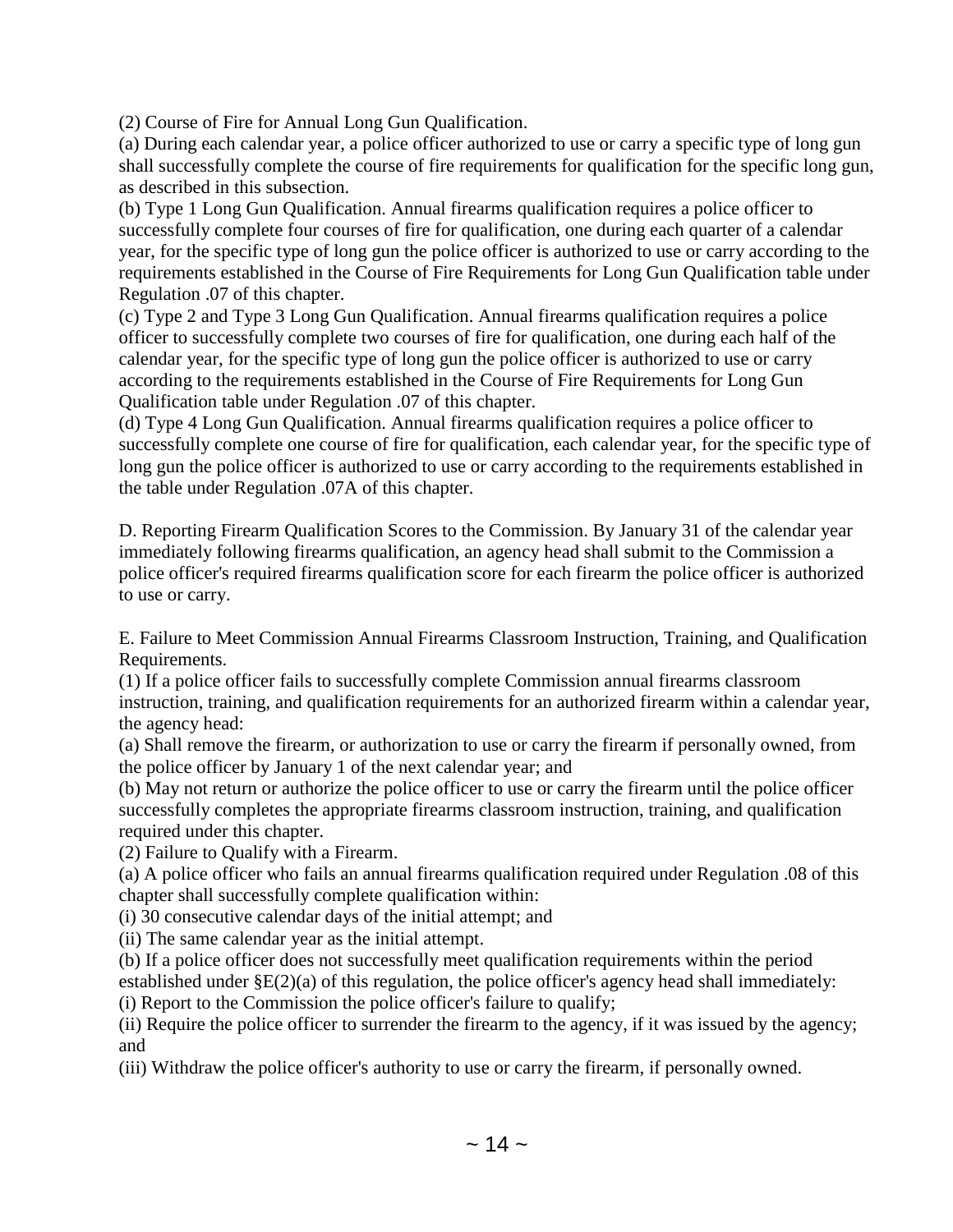(3) A police officer may not use or carry a firearm that has been surrendered or for which authority to carry or use has been withdrawn, except during supervised training to meet the police officer's annual firearms training and qualification for the firearm required under this regulation.

## **12.04.02.09 .09 Firearms Conversion — Classroom Instruction, Training, and Qualification.**

A. A police officer who has successfully completed entrance-level firearms classroom instruction, training, and qualification for a specific type of firearm, who is also required or requesting to use or carry a firearm with a red dot sight or of a different type for which the police officer has qualified, shall successfully complete:

(1) Firearms conversion classroom instruction, training, and qualification requirements established under this regulation for the different firearm type; or

(2) Entrance-level classroom instruction, training, and qualification established under this chapter for the different firearm.

B. A police officer shall successfully complete firearms conversion requirements under this regulation before being authorized to use or carry a different type of firearm if the police officer is currently authorized to use or carry a:

(1) Primary handgun type and is seeking authorization to use or carry a handgun of a different type as a primary handgun;

(2) Primary handgun type and is required or requesting to add a red dot sight;

(3) Type 1 long gun, and is seeking authorization to use or carry a type 2 or 3 long gun; or

(4) Type 2 long gun, and is seeking authorization to use or carry a type 3 long gun.

C. Conversion Classroom Instruction, Training, and Qualification for Primary Handgun and Long Gun within the Same Type.

(1) Except for provisions under §C(2) of this regulation, a police officer is not required to complete firearms conversion classroom instruction, training, and qualification under this regulation before the police officer is authorized to use or carry a primary handgun or a long gun that is the same type that the police officer is currently authorized to use or carry.

(2) A police officer is required to complete firearms conversion classroom instruction, training, and qualification under this regulation before the police officer is authorized to use or carry a primary handgun or a long gun that is the same type that the police officer is currently authorized to use or carry if the police officer's agency determines:

(a) There is a difference in operation between the firearms; and

(b) Conversion classroom instruction, training, and qualification are warranted to ensure safe and effective use of the firearm.

D. Primary Handgun Conversion — Classroom Instruction, Training, and Qualification. (1) If a police officer is required to complete conversion classroom instruction, training, and qualification according to §B or C(2) of this regulation, the police officer shall successfully complete: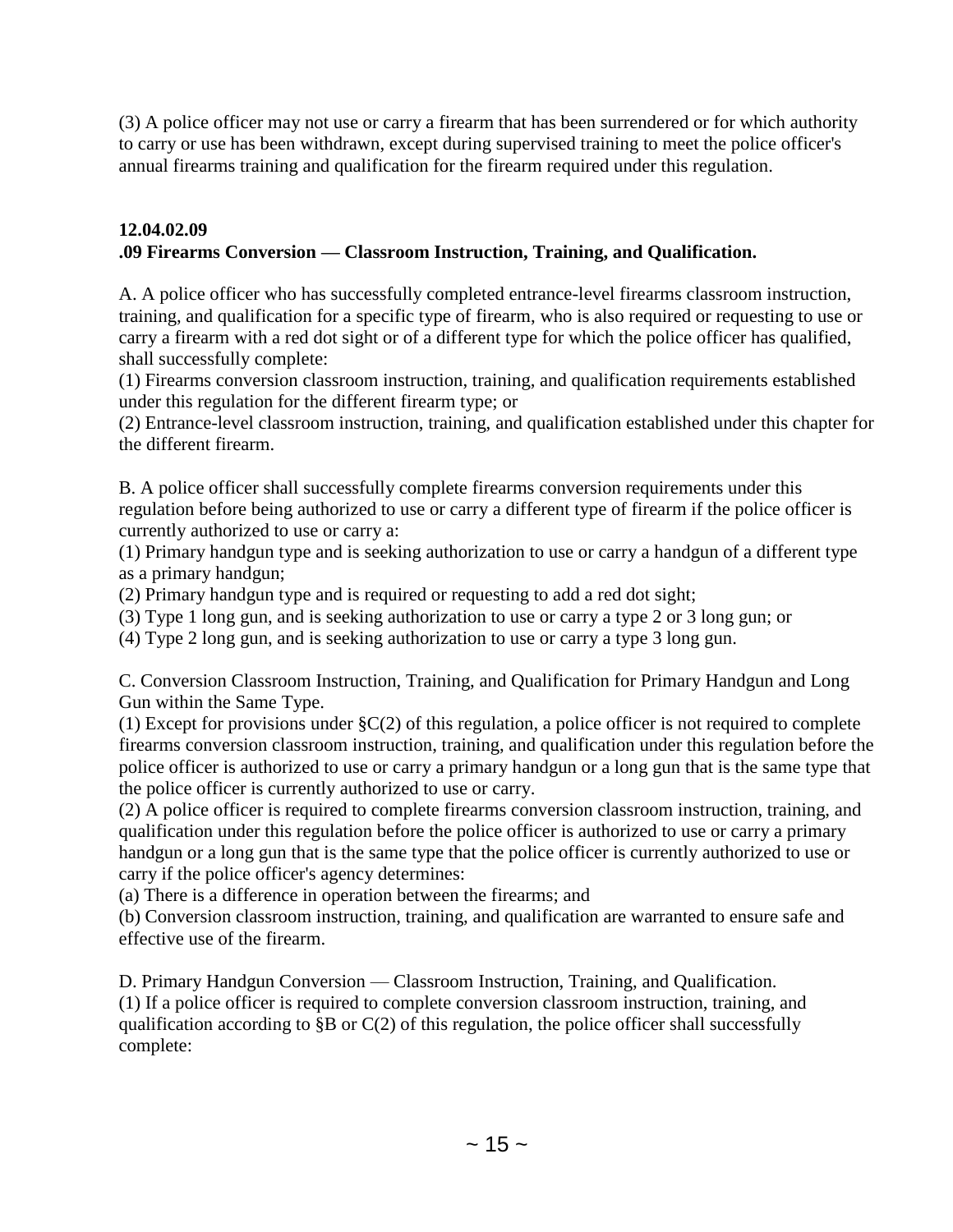(a) For a different type primary handgun, the classroom instruction topics marked with an "X" for Handgun Conversion Training — Different Type Handgun in the table under Regulation .10B of this chapter;

(b) For a handgun within the same type, the classroom instruction topics marked with an "X" for Handgun Conversion Training — Within a Handgun Type in the table under Regulation .10B of this chapter; or

(c) For adding a red dot sight, the classroom instruction topics marked with an "X" for Handgun Conversion Training — Red Dot Sight.

(2) Course of Fire.

(a) If a police officer is required to complete conversion classroom instruction, training, and qualification according to §B or C(2) of this regulation, with one finger on the trigger the police officer shall discharge a minimum of 30 rounds of ammunition for each course of fire required for conversion qualification.

(b) Ammunition used for a required course of fire for conversion qualification shall be ammunition that is:

(i) Authorized by the police officer's law enforcement agency; or

(ii) The ballistic equivalent of the ammunition authorized by the police officer's law enforcement agency.

(c) The required course of fire for conversion qualification shall be completed according to requirements 3 through 10 of the table under Regulation .05 of this chapter.

(3) The following table specifies the minimum requirements for classroom instruction, training, and qualification for primary handgun conversion:

| Type of Requirement                                                                    | Conversion<br>for Red Dot<br>Sight | Conversion for<br>Different Primary<br>Handgun Type                                                                                                                                                                  | Conversion Within Primary Handgun Type                                   |  |  |
|----------------------------------------------------------------------------------------|------------------------------------|----------------------------------------------------------------------------------------------------------------------------------------------------------------------------------------------------------------------|--------------------------------------------------------------------------|--|--|
| (1) Total minimum<br>hours of classroom<br>instruction, training, and<br>qualification | 14 hours                           | 14 hours                                                                                                                                                                                                             | 7 hours                                                                  |  |  |
| (2) Training drill topics                                                              |                                    | (a) Reinforcement of the fundamentals of shooting;<br>(b) Reloading techniques;<br>(c) Clearing malfunctions<br>(d) Finding the dot;<br>(e) Sight occlusion;<br>(f) Close up techniques; and<br>(g) Target focusing. |                                                                          |  |  |
| (3) Minimum number of<br>training rounds to be<br>discharged at a target               | 400 rounds                         | 400 rounds                                                                                                                                                                                                           | 200 rounds                                                               |  |  |
| (4) Minimum passing<br>score for each required<br>qualification course of<br>fire      |                                    |                                                                                                                                                                                                                      | 70 percent for each of one day-fire and one reduced light course of fire |  |  |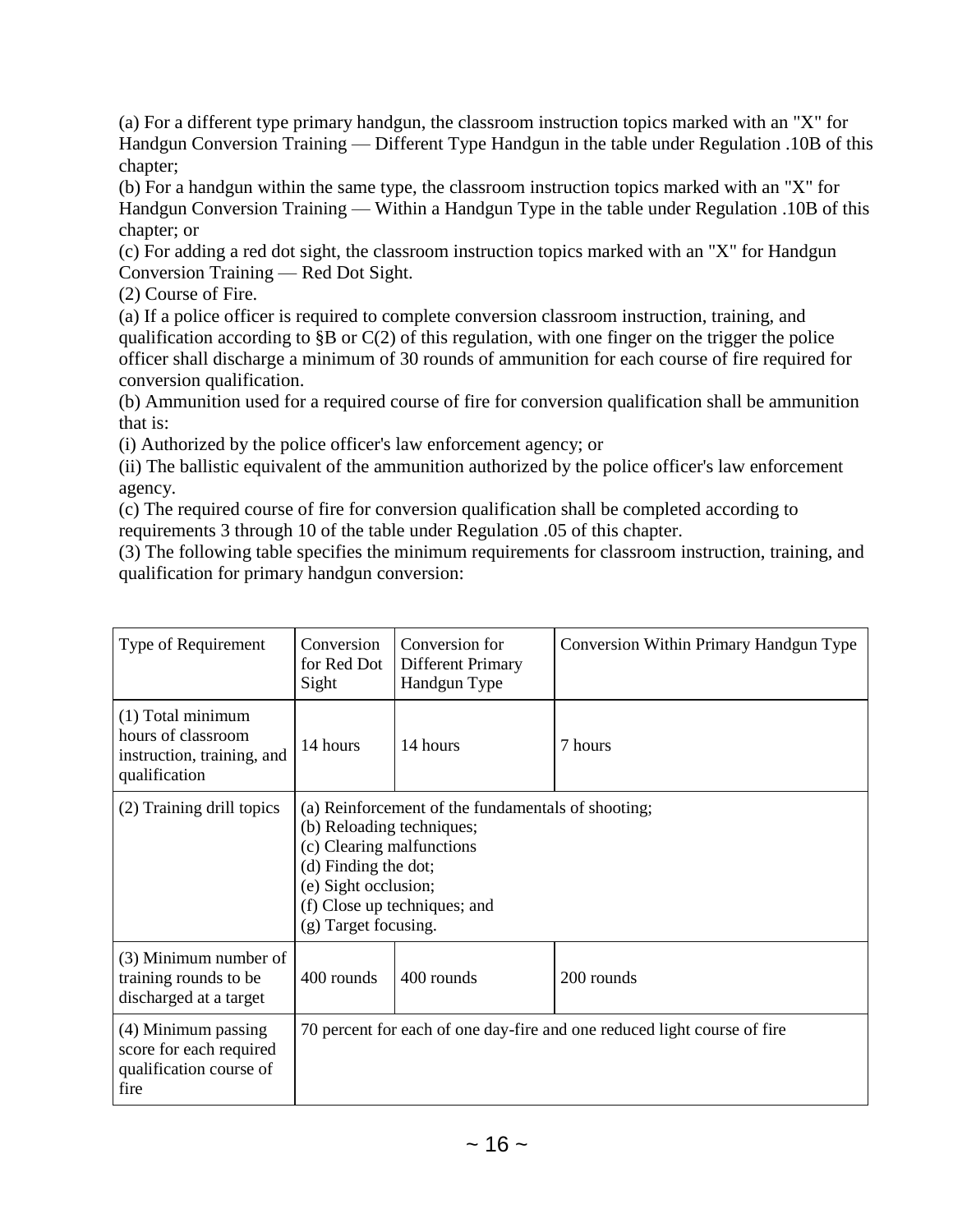E. Long Gun Authorization for which Conversion Training is Permitted.

(1) Before a police officer may participate in conversion classroom instruction, training, and qualification for a long gun, the police officer shall currently be authorized to use or carry a: (a) Type 1 long gun, if conversion is for another type 1 long gun, a type 2 long gun, or a type 3 long gun;

(b) Type 2 long gun, if conversion is for another type 2 long gun or a type 3 long gun; or

(c) Type 3 long gun, if conversion is for another type 3 long gun.

(2) A police officer converting from one type of long gun to another type of long gun not listed under §E(1) of this regulation shall successfully complete entrance-level firearms classroom instruction, training, and qualification for the long gun to which the police officer is converting.

F. Long Gun Conversion — Classroom Instruction, Training, and Qualification.

(1) Long gun conversion classroom instruction shall, at a minimum, include the Classroom Instruction Topics marked with an "X" under Firearms Conversion Training—Long Gun in the table under Regulation .10B of this chapter.

(2) Long gun conversion classroom instruction, training, and qualification shall, at a minimum, meet the applicable criteria in the following table:

| Requirements                                                                     | Within<br>Type 1<br>Long<br>Gun | Within<br>Type 2<br>Long<br>Gun | Within<br>Type 3<br>Long<br>Gun | From<br>Type 1 to<br>Type 2 | From<br>Type 1 or 2<br>to Type 3 |
|----------------------------------------------------------------------------------|---------------------------------|---------------------------------|---------------------------------|-----------------------------|----------------------------------|
| (1) Minimum rounds discharged                                                    | 80                              | 150                             | 150                             | 150                         | 150                              |
| (2) Minimum hours for classroom<br>instruction and training and<br>qualification | 14                              | 14                              |                                 | 14                          |                                  |
| (3) Number of day-fire courses of fire                                           |                                 |                                 |                                 |                             |                                  |

(3) The course of fire for long gun conversion qualification shall meet the requirements specified for the type of long gun established in the table under Regulation .07A of this chapter.

G. Crediting Conversion Classroom Instruction, Training, and Qualification Toward Annual Training.

(1) A law enforcement agency may use the following conversion training toward a police officer's annual firearms classroom instruction, training, and qualification requirements for the specific firearm used in the conversion training conducted in the same calendar year:

(a) One day-fire conversion qualification score; and

(b) One reduced light conversion qualification score.

(2) If firearms conversion classroom instruction is less than 14 hours, a law enforcement agency may use a maximum of 2 hours of the firearms conversion classroom instruction toward meeting a police officer's annual firearms classroom instruction requirements in the same calendar year the conversion training was conducted.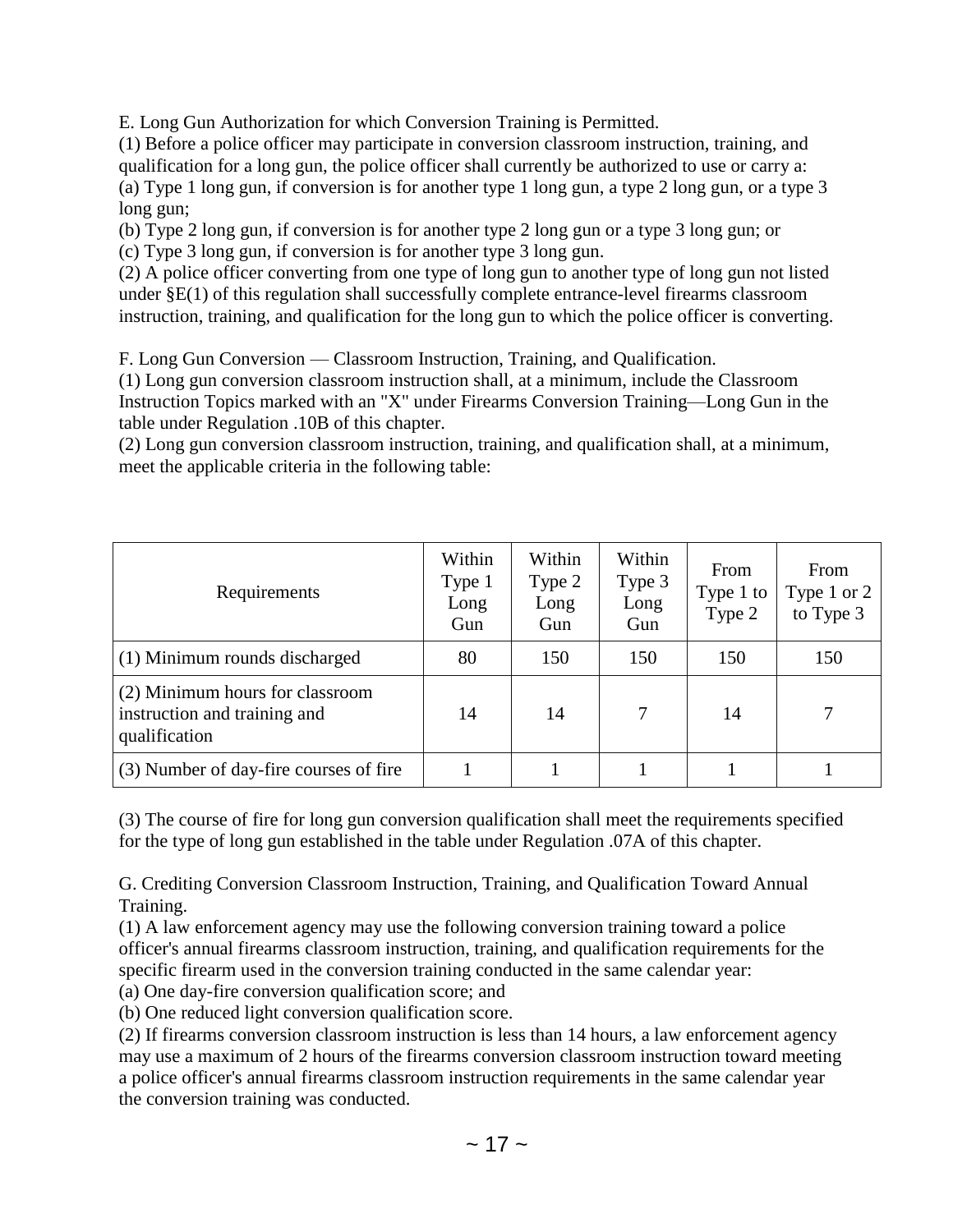(3) If firearms conversion classroom instruction is 14 hours or more, a law enforcement agency may use a maximum of 6 hours of the firearms conversion classroom instruction toward meeting a police officer's annual firearms classroom instruction requirements for the same calendar year the conversion training was conducted.

### **12.04.02.10**

#### **.10 Classroom Instruction Requirements.**

A. The table in §B of this regulation establishes minimum required classroom instruction topics for firearms classroom instruction.

B. An "X" in the following table indicates that the corresponding classroom instruction topic is required for the specified type of training:

| <b>Classroom Instruction</b><br>Topics                                                                                | Entrance-<br>Level<br>Handgun<br>Training | Entrance-<br>Level<br>Long Gun<br>Training | Annual<br>Firearms<br>Training | Handgun<br>Conversion<br>Training-<br>Different<br>Type<br>Handgun | Handgun<br>Conversion<br><b>Training Red</b><br>Dot Sight | Handgun<br>Conversion<br>Training-<br>Within a<br>Handgun<br>Type | Firearms<br>Conversion<br>Training-<br>Long Gun |
|-----------------------------------------------------------------------------------------------------------------------|-------------------------------------------|--------------------------------------------|--------------------------------|--------------------------------------------------------------------|-----------------------------------------------------------|-------------------------------------------------------------------|-------------------------------------------------|
| $(1)$ Legal aspects in<br>the use of firearms                                                                         | $\mathbf X$                               | X                                          | $\mathbf X$                    |                                                                    |                                                           |                                                                   |                                                 |
| (2) Nomenclature<br>relevant to the firearm<br>and any added<br>equipment for which<br>the training is being<br>given | X                                         | X                                          | X                              | $\mathbf X$                                                        | X                                                         | X                                                                 | $\mathbf X$                                     |
| (3) Care and cleaning<br>of the firearm and any<br>added equipment for<br>which the training is<br>being given        | $\mathbf X$                               | $\mathbf X$                                | $\mathbf X$                    | $\mathbf X$                                                        | $\mathbf X$                                               | $\mathbf X$                                                       | $\mathbf X$                                     |
| (4) Safe handling and<br>safe storage of<br>firearms                                                                  | $\mathbf X$                               | $\mathbf X$                                | $\mathbf X$                    |                                                                    |                                                           |                                                                   |                                                 |
| (5) Fundamentals of<br>marksmanship and<br>shooting related to the<br>firearm and optic,<br>where applicable          | X                                         | X                                          | X                              |                                                                    |                                                           |                                                                   |                                                 |
| (6) Explanations and<br>reasons for a<br>qualification course of<br>fire                                              | X                                         |                                            | X                              |                                                                    |                                                           |                                                                   |                                                 |